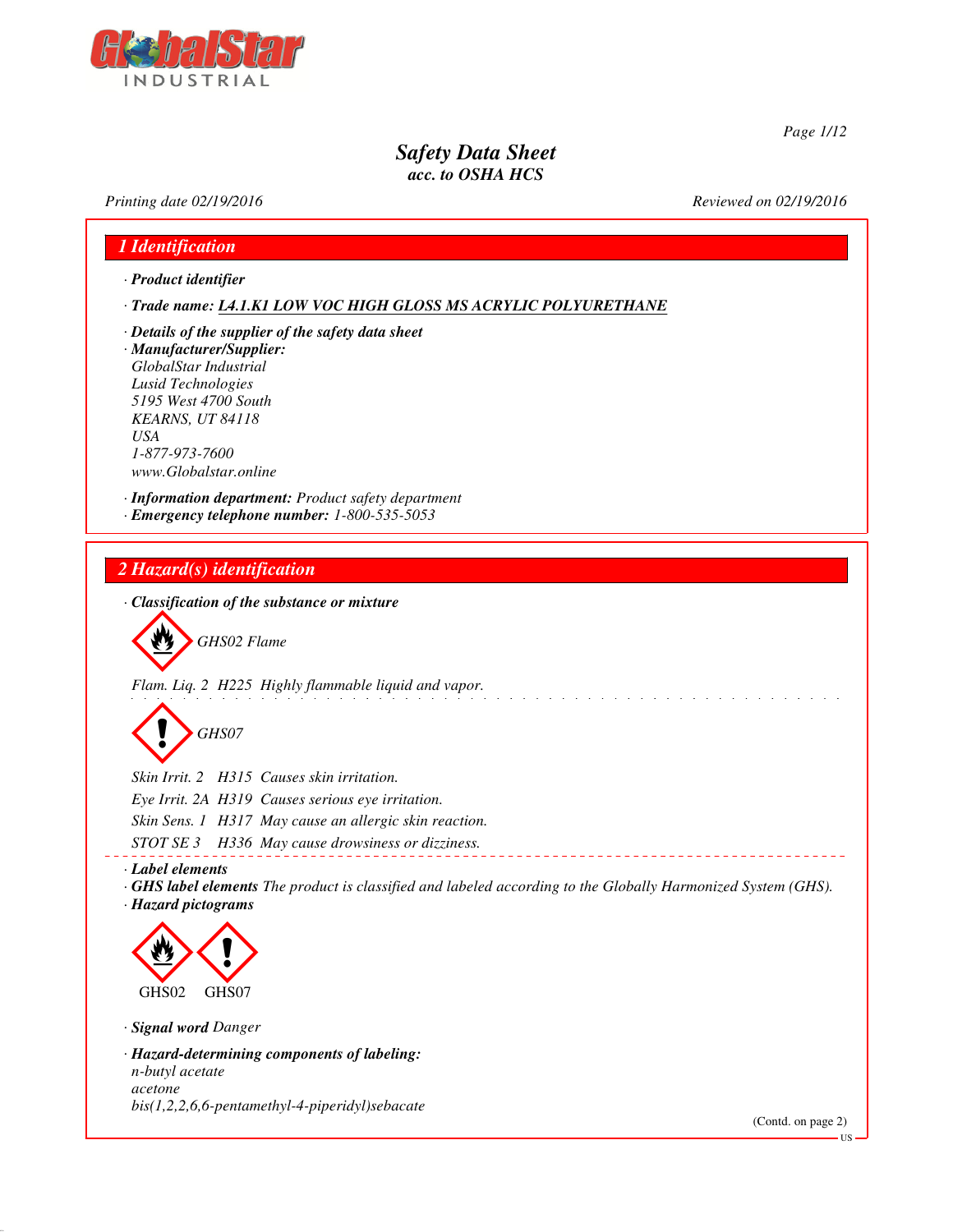

*Page 2/12*

### *Safety Data Sheet acc. to OSHA HCS*

*Printing date 02/19/2016 Reviewed on 02/19/2016*

*Trade name: L4.1.K1 LOW VOC HIGH GLOSS MS ACRYLIC POLYURETHANE*

(Contd. of page 1) *· Hazard statements Highly flammable liquid and vapor. Causes skin irritation. Causes serious eye irritation. May cause an allergic skin reaction. May cause drowsiness or dizziness. · Precautionary statements Keep away from heat/sparks/open flames/hot surfaces. No smoking. Use explosion-proof electrical/ventilating/lighting/equipment. Avoid breathing dust/fume/gas/mist/vapors/spray Wear protective gloves / eye protection / face protection. Ground/bond container and receiving equipment. Use only non-sparking tools. Take precautionary measures against static discharge. Wash thoroughly after handling. Use only outdoors or in a well-ventilated area. Contaminated work clothing must not be allowed out of the workplace. If on skin (or hair): Take off immediately all contaminated clothing. Rinse skin with water/shower. If in eyes: Rinse cautiously with water for several minutes. Remove contact lenses, if present and easy to do. Continue rinsing. Specific treatment (see on this label). IF INHALED: Remove person to fresh air and keep comfortable for breathing. Call a POISON CENTER/doctor if you feel unwell. Wash contaminated clothing before reuse. If skin irritation or rash occurs: Get medical advice/attention. If eye irritation persists: Get medical advice/attention. In case of fire: Use for extinction: CO2, powder or water spray. Take off contaminated clothing and wash it before reuse. Store locked up. Store in a well-ventilated place. Keep container tightly closed. Store in a well-ventilated place. Keep cool. Dispose of contents/container in accordance with local/regional/national/international regulations. · Classification system: · NFPA ratings (scale 0 - 4)* 1 3  $\overline{0}$ *Health = 1 Fire = 3 Reactivity = 0 · HMIS-ratings (scale 0 - 4)* **HEALTH**  FIRE  $R$ **REACTIVITY**  $\boxed{0}$  *Reactivity = 0* 1 3 *Health = 1 Fire = 3 · Other hazards · Results of PBT and vPvB assessment · PBT: Not applicable.*

(Contd. on page 3) US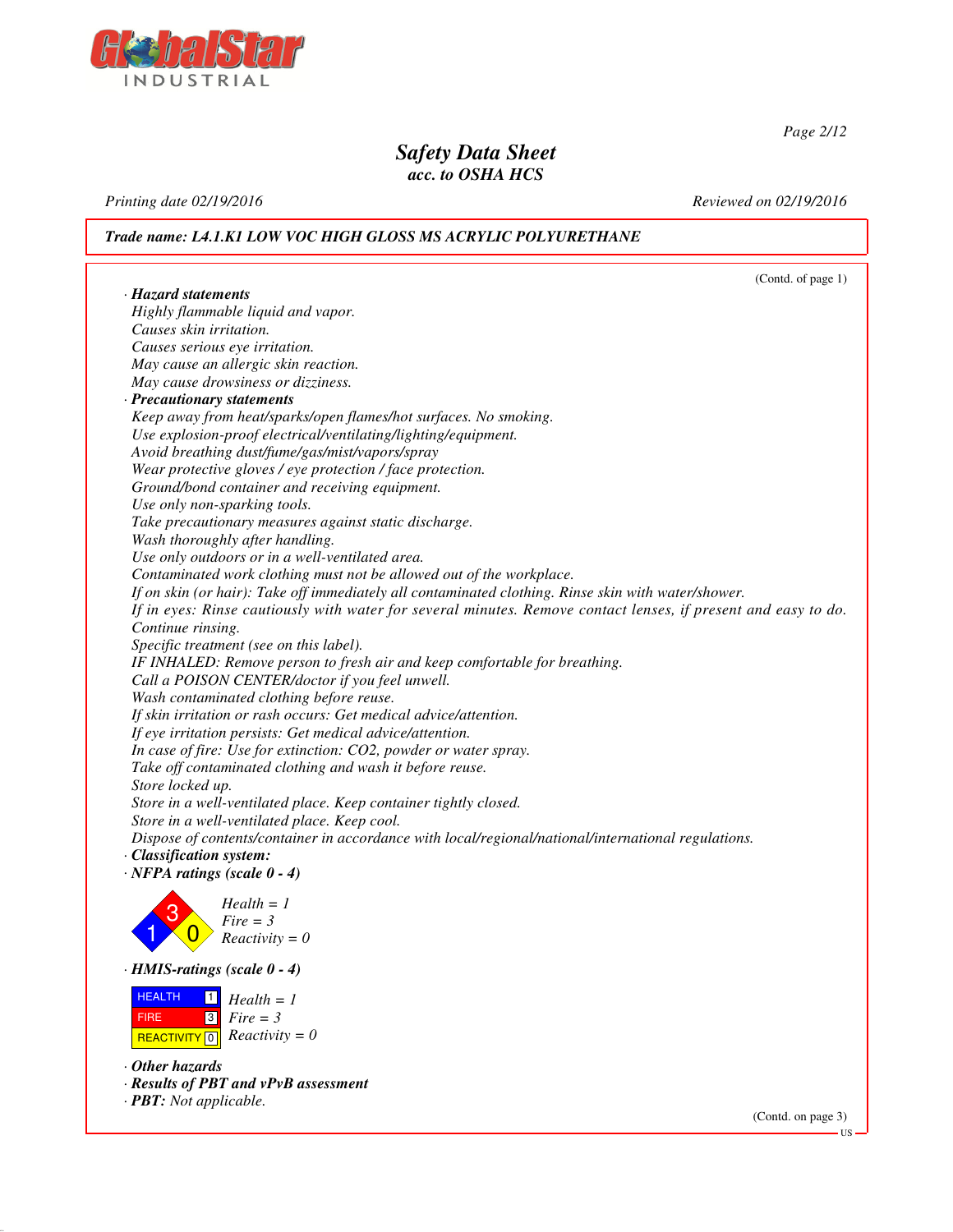*Printing date 02/19/2016 Reviewed on 02/19/2016*

*Trade name: L4.1.K1 LOW VOC HIGH GLOSS MS ACRYLIC POLYURETHANE*

*· vPvB: Not applicable.*

### *3 Composition/information on ingredients*

*· Chemical characterization: Mixtures*

*· Description: Mixture of the substances listed below with nonhazardous additions.*

### *· Dangerous components:*

|                   | 98-56-6 4-chloro-alpha, alpha, alpha-trifluorotoluene       | $25 - 50\%$   |
|-------------------|-------------------------------------------------------------|---------------|
|                   | 123-86-4 $n$ -butyl acetate                                 | $10 - 25\%$   |
| $67-64-1$ acetone |                                                             | $12.5 - 10\%$ |
|                   | $41556-26-7$ bis(1,2,2,6,6-pentamethyl-4-piperidyl)sebacate | $< 2.5\%$     |

### *4 First-aid measures*

- *· Description of first aid measures*
- *· General information: Immediately remove any clothing soiled by the product.*
- *· After inhalation:*
- *Supply fresh air and to be sure call for a doctor.*
- *In case of unconsciousness place patient stably in side position for transportation.*
- *· After skin contact: Immediately wash with water and soap and rinse thoroughly.*
- *· After eye contact:*

*Rinse opened eye for several minutes under running water. If symptoms persist, consult a doctor.*

- *· After swallowing: If symptoms persist consult doctor.*
- *· Information for doctor:*
- *· Most important symptoms and effects, both acute and delayed No further relevant information available.*
- *· Indication of any immediate medical attention and special treatment needed*
- *No further relevant information available.*

### *5 Fire-fighting measures*

- *· Extinguishing media*
- *· Suitable extinguishing agents:*
- *CO2, extinguishing powder or water spray. Fight larger fires with water spray or alcohol resistant foam.*
- *· For safety reasons unsuitable extinguishing agents: Water with full jet*
- *· Special hazards arising from the substance or mixture No further relevant information available.*
- *· Advice for firefighters*
- *· Protective equipment: No special measures required.*

### *6 Accidental release measures*

*· Personal precautions, protective equipment and emergency procedures Wear protective equipment. Keep unprotected persons away.*

(Contd. on page 4)



(Contd. of page 2)

*Page 3/12*

US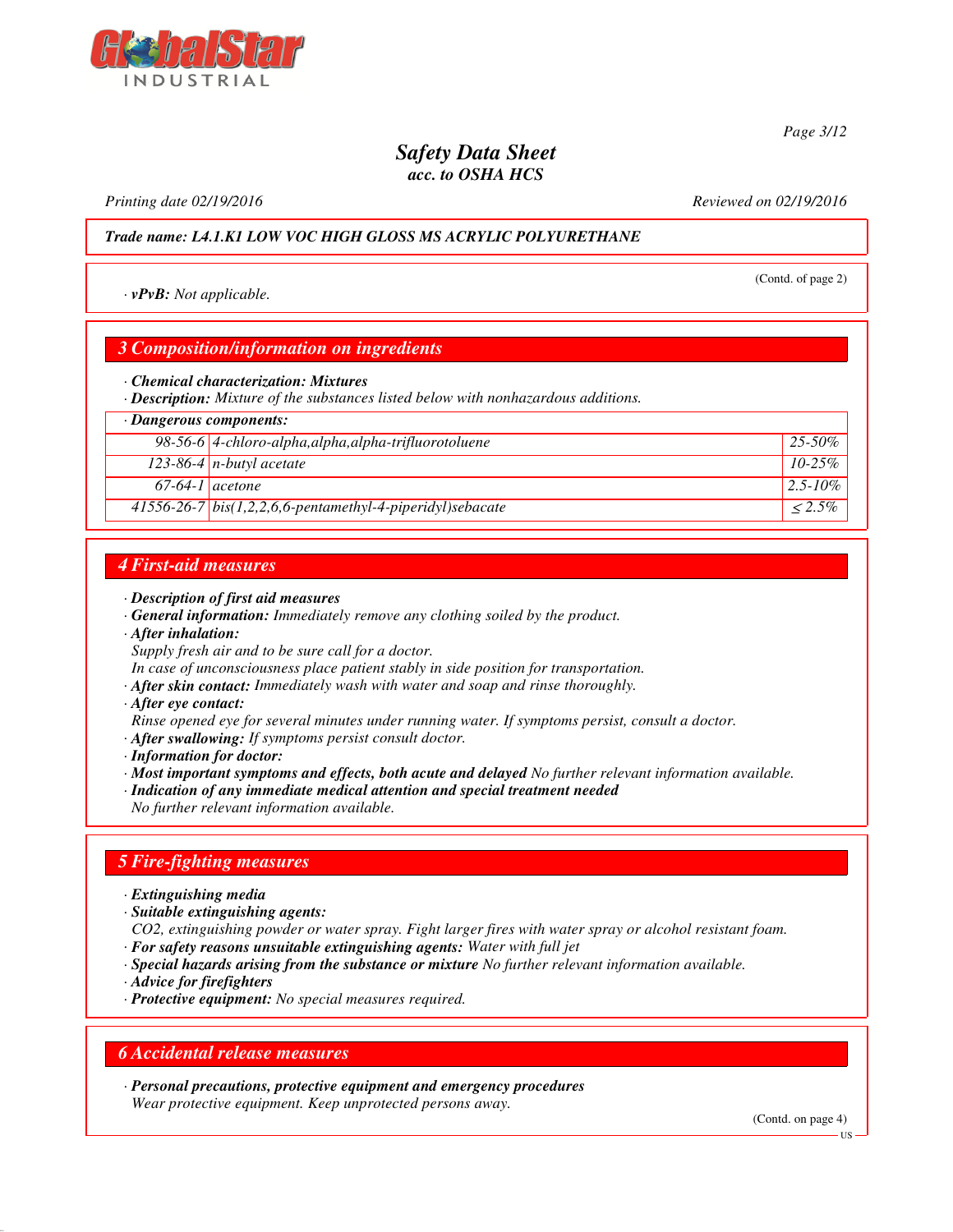

*Printing date 02/19/2016 Reviewed on 02/19/2016*

*Page 4/12*

*Trade name: L4.1.K1 LOW VOC HIGH GLOSS MS ACRYLIC POLYURETHANE*

(Contd. of page 3) *· Environmental precautions: Do not allow to enter sewers/ surface or ground water. · Methods and material for containment and cleaning up: Absorb with liquid-binding material (sand, diatomite, acid binders, universal binders, sawdust). Dispose contaminated material as waste according to item 13. Ensure adequate ventilation. · Reference to other sections See Section 7 for information on safe handling. See Section 8 for information on personal protection equipment. See Section 13 for disposal information. 7 Handling and storage · Handling: · Precautions for safe handling Ensure good ventilation/exhaustion at the workplace. Prevent formation of aerosols. · Information about protection against explosions and fires: Keep ignition sources away - Do not smoke. Protect against electrostatic charges. · Conditions for safe storage, including any incompatibilities · Storage: · Requirements to be met by storerooms and receptacles: Store in a cool location. · Information about storage in one common storage facility: Not required. · Further information about storage conditions: Keep receptacle tightly sealed. Store in cool, dry conditions in well sealed receptacles. · Specific end use(s) No further relevant information available. 8 Exposure controls/personal protection · Additional information about design of technical systems: No further data; see item 7. · Control parameters · Components with limit values that require monitoring at the workplace: 123-86-4 n-butyl acetate PEL Long-term value: 710 mg/m³, 150 ppm REL Short-term value: 950 mg/m³, 200 ppm Long-term value: 710 mg/m³, 150 ppm TLV Short-term value: (950) NIC-712 mg/m³, (200) NIC-150 ppm Long-term value: (713) NIC-238 mg/m³, (150) NIC-50 ppm*

### *67-64-1 acetone*

*PEL Long-term value: 2400 mg/m³, 1000 ppm*

(Contd. on page 5)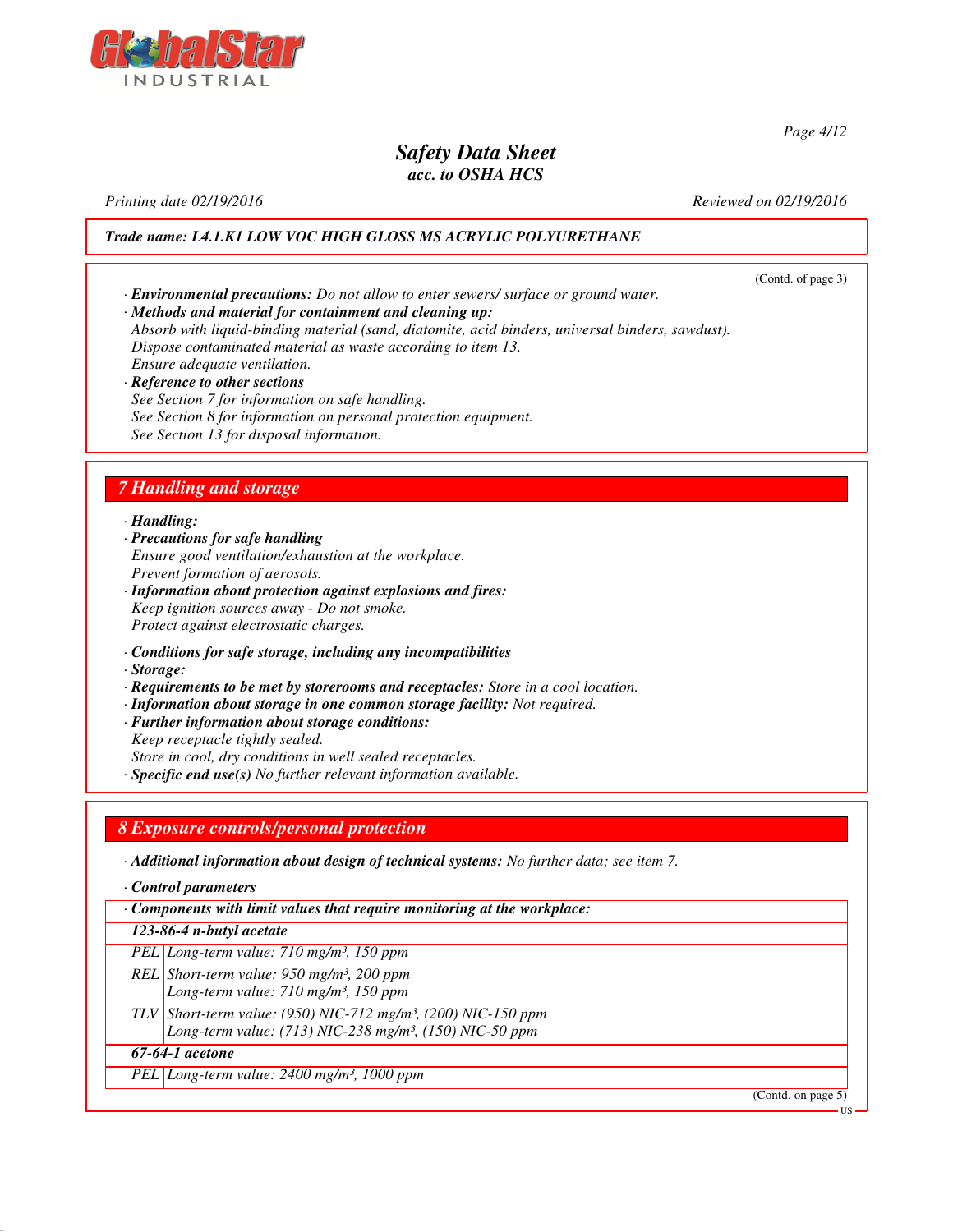

*Page 5/12*

### *Safety Data Sheet acc. to OSHA HCS*

*Printing date 02/19/2016 Reviewed on 02/19/2016*

*Trade name: L4.1.K1 LOW VOC HIGH GLOSS MS ACRYLIC POLYURETHANE*

(Contd. of page 4) *REL Long-term value: 590 mg/m³, 250 ppm TLV Short-term value: 1187 mg/m³, 500 ppm Long-term value: 594 mg/m³, 250 ppm BEI · Ingredients with biological limit values: 67-64-1 acetone BEI 50 mg/L Medium: urine Time: end of shift Parameter: Acetone (nonspecific) · Additional information: The lists that were valid during the creation were used as basis. · Exposure controls · Personal protective equipment: · General protective and hygienic measures: Keep away from foodstuffs, beverages and feed. Immediately remove all soiled and contaminated clothing. Wash hands before breaks and at the end of work. Avoid contact with the eyes and skin. · Breathing equipment: In case of brief exposure or low pollution use respiratory filter device. In case of intensive or longer exposure use respiratory protective device that is independent of circulating air. · Protection of hands:* \_S*Protective gloves The glove material has to be impermeable and resistant to the product/ the substance/ the preparation. Due to missing tests no recommendation to the glove material can be given for the product/ the preparation/ the chemical mixture. Selection of the glove material on consideration of the penetration times, rates of diffusion and the degradation · Material of gloves The selection of the suitable gloves does not only depend on the material, but also on further marks of quality and varies from manufacturer to manufacturer. As the product is a preparation of several substances, the resistance of*

*the glove material can not be calculated in advance and has therefore to be checked prior to the application. · Penetration time of glove material*

*The exact break through time has to be found out by the manufacturer of the protective gloves and has to be observed.*

(Contd. on page 6)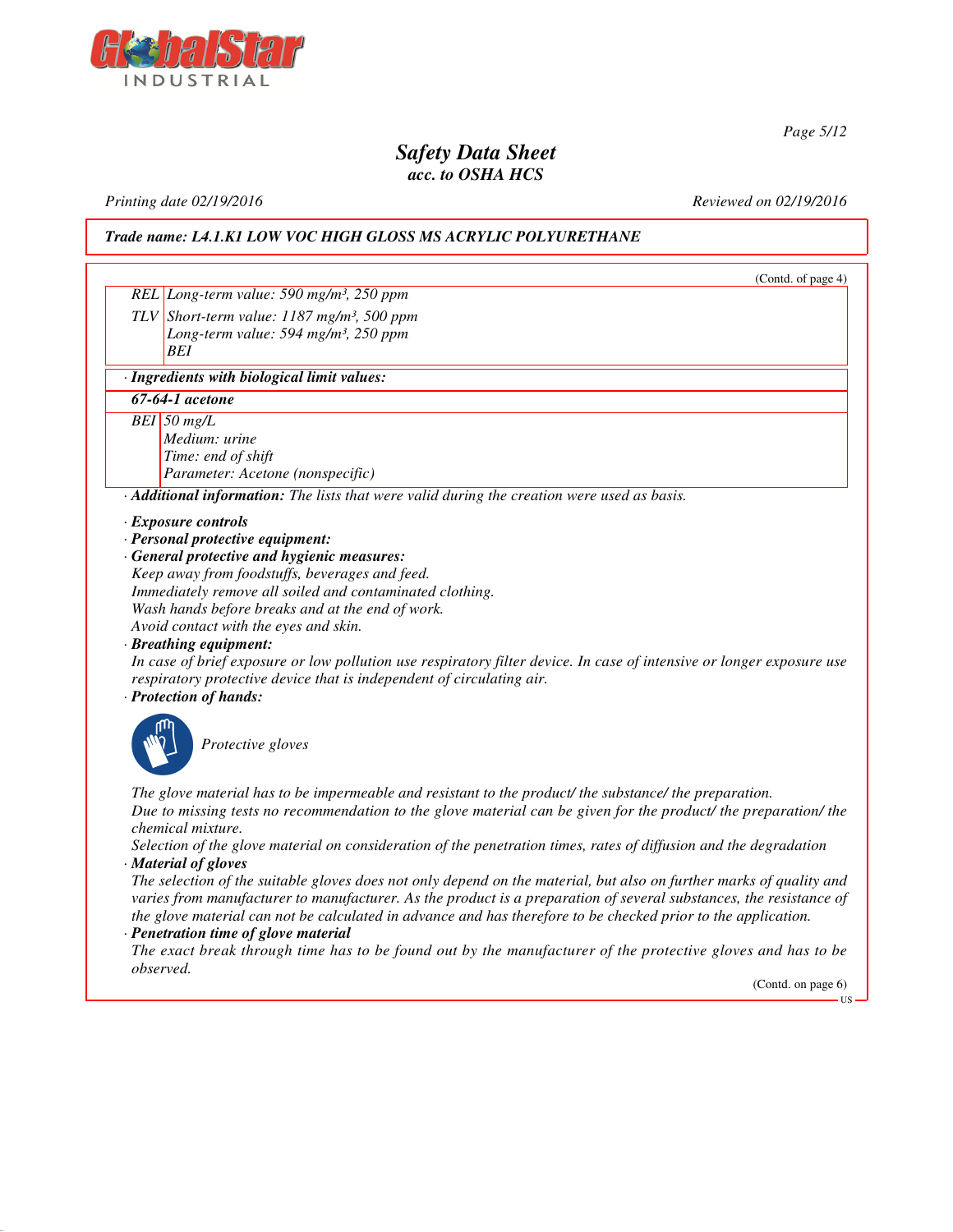

*Page 6/12*

(Contd. of page 5)

## *Safety Data Sheet acc. to OSHA HCS*

*Printing date 02/19/2016 Reviewed on 02/19/2016*

*Trade name: L4.1.K1 LOW VOC HIGH GLOSS MS ACRYLIC POLYURETHANE*

*· Eye protection:*

\_R*Tightly sealed goggles*

# *9 Physical and chemical properties*

| · Information on basic physical and chemical properties<br>· General Information |                                                                                               |
|----------------------------------------------------------------------------------|-----------------------------------------------------------------------------------------------|
| $\cdot$ Appearance:                                                              |                                                                                               |
| Form:                                                                            | Liquid                                                                                        |
| Color:                                                                           | Clear                                                                                         |
| $\cdot$ Odor:                                                                    | Characteristic                                                                                |
| Odor threshold:                                                                  | Not determined.                                                                               |
| $\cdot$ pH-value:                                                                | Not determined.                                                                               |
| $\cdot$ Change in condition                                                      |                                                                                               |
| <b>Melting point/Melting range:</b>                                              | Undetermined.                                                                                 |
| <b>Boiling point/Boiling range:</b>                                              | 55 °C (131 °F)                                                                                |
| · Flash point:                                                                   | $-17$ °C $(1 \degree F)$                                                                      |
| · Flammability (solid, gaseous):                                                 | Not applicable.                                                                               |
| · Ignition temperature:                                                          | 370 °C (698 °F)                                                                               |
| · Decomposition temperature:                                                     | Not determined.                                                                               |
| $\cdot$ Auto igniting:                                                           | Product is not selfigniting.                                                                  |
| · Danger of explosion:                                                           | Product is not explosive. However, formation of explosive air/vapor<br>mixtures are possible. |
| · Explosion limits:                                                              |                                                                                               |
| Lower:                                                                           | 1.2 Vol %                                                                                     |
| <b>Upper:</b>                                                                    | 7.5 Vol %                                                                                     |
| $\cdot$ Vapor pressure at 20 °C (68 °F):                                         | 10.7 hPa $(8 \, mm \, Hg)$                                                                    |
| $\cdot$ Density at 20 °C (68 °F):                                                | $1.08$ g/cm <sup>3</sup> (9.013 lbs/gal)                                                      |
| · Relative density                                                               | Not determined.                                                                               |
| $\cdot$ Vapor density                                                            | Not determined.                                                                               |
| $\cdot$ Evaporation rate                                                         | Not determined.                                                                               |
| · Solubility in / Miscibility with                                               |                                                                                               |
| Water:                                                                           | Not miscible or difficult to mix.                                                             |
| · Partition coefficient (n-octanol/water): Not determined.                       |                                                                                               |
|                                                                                  | (Contd. on page 7)                                                                            |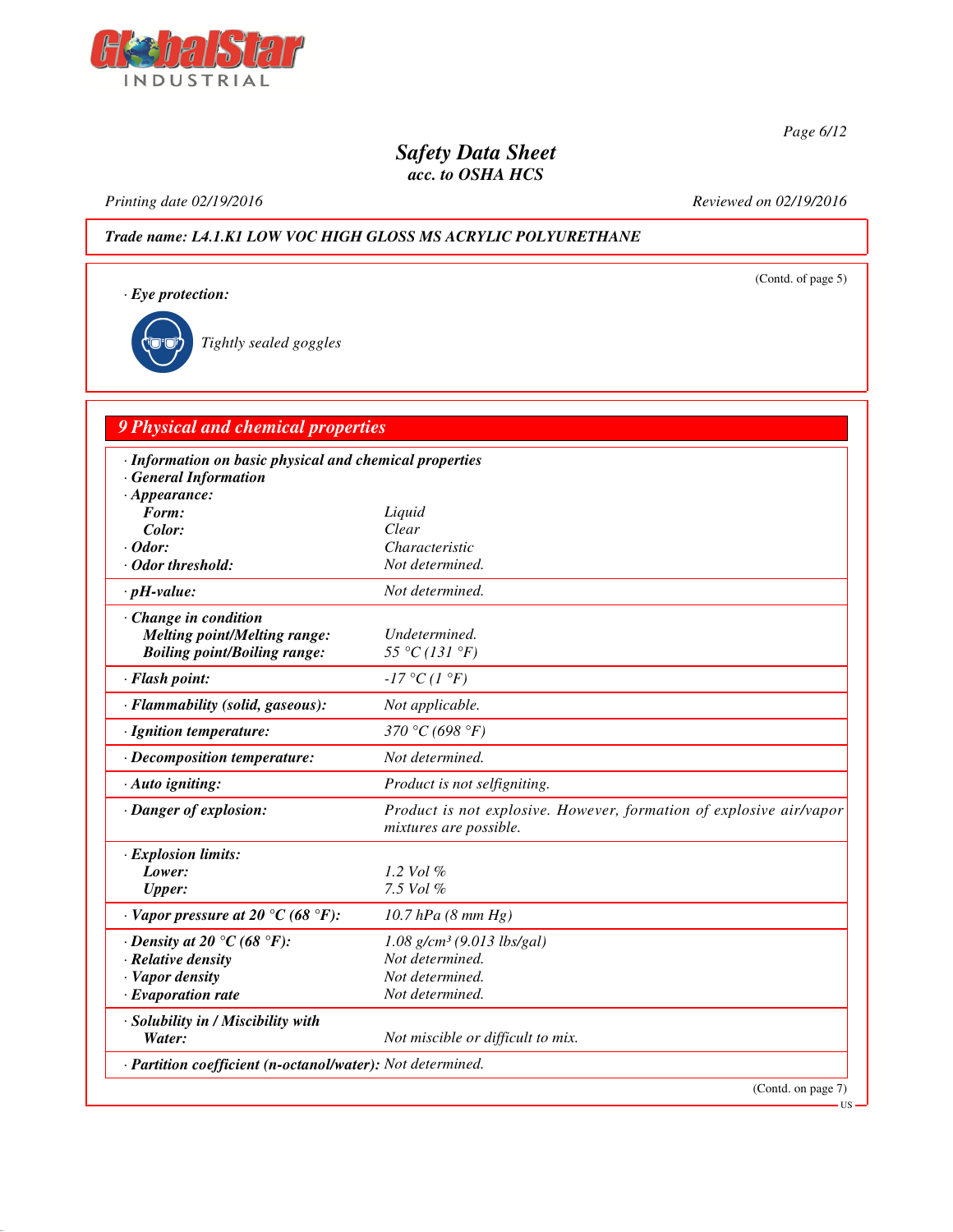

*Page 7/12*

### *Safety Data Sheet acc. to OSHA HCS*

#### *Printing date 02/19/2016 Reviewed on 02/19/2016*

### *Trade name: L4.1.K1 LOW VOC HIGH GLOSS MS ACRYLIC POLYURETHANE*

|                                | (Contd. of page $6$ )                      |  |
|--------------------------------|--------------------------------------------|--|
| $\cdot$ Viscosity:<br>Dynamic: | Not determined.                            |  |
| Kinematic:                     | Not determined.                            |  |
| · Solvent content:             |                                            |  |
| Organic solvents:              | 27.1%                                      |  |
| <b>VOC</b> content:            | $17.3\%$                                   |  |
|                                | Coating VOC 297.5 g/l / 2.48 lb/gl         |  |
|                                | Material VOC 187.0 g/l / 1.56 lb/gl        |  |
| Solids content:                | 43.5 $%$                                   |  |
| $\cdot$ Other information      | No further relevant information available. |  |

### *10 Stability and reactivity*

- *· Reactivity No further relevant information available.*
- *· Chemical stability*
- *· Thermal decomposition / conditions to be avoided: No decomposition if used according to specifications.*
- *· Possibility of hazardous reactions No dangerous reactions known.*
- *· Conditions to avoid No further relevant information available.*
- *· Incompatible materials: No further relevant information available.*
- *· Hazardous decomposition products: No dangerous decomposition products known.*

### *11 Toxicological information*

- *· Information on toxicological effects*
- *· Acute toxicity:*
- *· Primary irritant effect:*
- *· on the skin: Irritant to skin and mucous membranes.*
- *· on the eye: Irritating effect.*
- *· Sensitization: Sensitization possible through skin contact.*
- *· Additional toxicological information:*

*The product shows the following dangers according to internally approved calculation methods for preparations: Irritant*

#### *· Carcinogenic categories*

| · IARC (International Agency for Research on Cancer) |                           |
|------------------------------------------------------|---------------------------|
| 1330-20-7 xylene                                     |                           |
| 100-41-4 ethylbenzene                                | 2B                        |
| · NTP (National Toxicology Program)                  |                           |
| None of the ingredients is listed.                   |                           |
|                                                      | (Contd. on page 8)<br>-HS |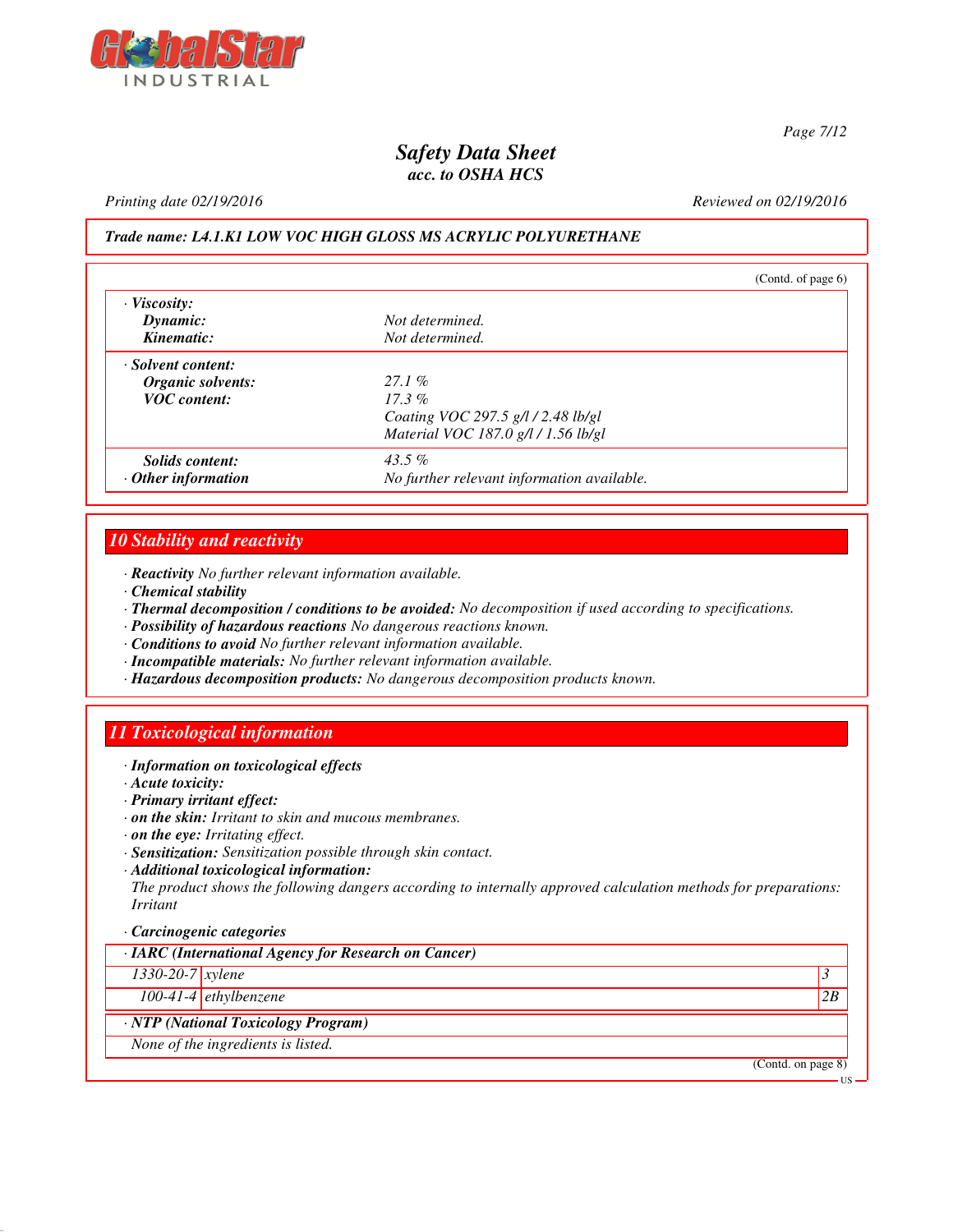

*Page 8/12*

(Contd. of page 7)

US

### *Safety Data Sheet acc. to OSHA HCS*

*Printing date 02/19/2016 Reviewed on 02/19/2016*

*Trade name: L4.1.K1 LOW VOC HIGH GLOSS MS ACRYLIC POLYURETHANE*

### *· OSHA-Ca (Occupational Safety & Health Administration)*

*None of the ingredients is listed.*

### *12 Ecological information*

- *· Toxicity*
- *· Aquatic toxicity: No further relevant information available.*
- *· Persistence and degradability No further relevant information available.*
- *· Behavior in environmental systems:*
- *· Bioaccumulative potential No further relevant information available.*
- *· Mobility in soil No further relevant information available.*
- *· Additional ecological information:*
- *· General notes:*

*Water hazard class 2 (Self-assessment): hazardous for water Do not allow product to reach ground water, water course or sewage system.*

*Danger to drinking water if even small quantities leak into the ground.*

- *· Results of PBT and vPvB assessment*
- *· PBT: Not applicable.*
- *· vPvB: Not applicable.*
- *· Other adverse effects No further relevant information available.*

## *13 Disposal considerations*

*· Waste treatment methods*

*· Recommendation:*

*Must not be disposed of together with household garbage. Do not allow product to reach sewage system.*

- *· Uncleaned packagings:*
- *· Recommendation: Disposal must be made according to official regulations.*

| <b>14 Transport information</b>        |               |                    |
|----------------------------------------|---------------|--------------------|
| $\cdot$ UN-Number<br>· DOT, IMDG, IATA | <i>UN1263</i> |                    |
| $\cdot$ UN proper shipping name        |               |                    |
| $\cdot$ DOT, IATA                      | Paint         |                    |
| $\cdot$ IMDG                           | <b>PAINT</b>  |                    |
|                                        |               | (Contd. on page 9) |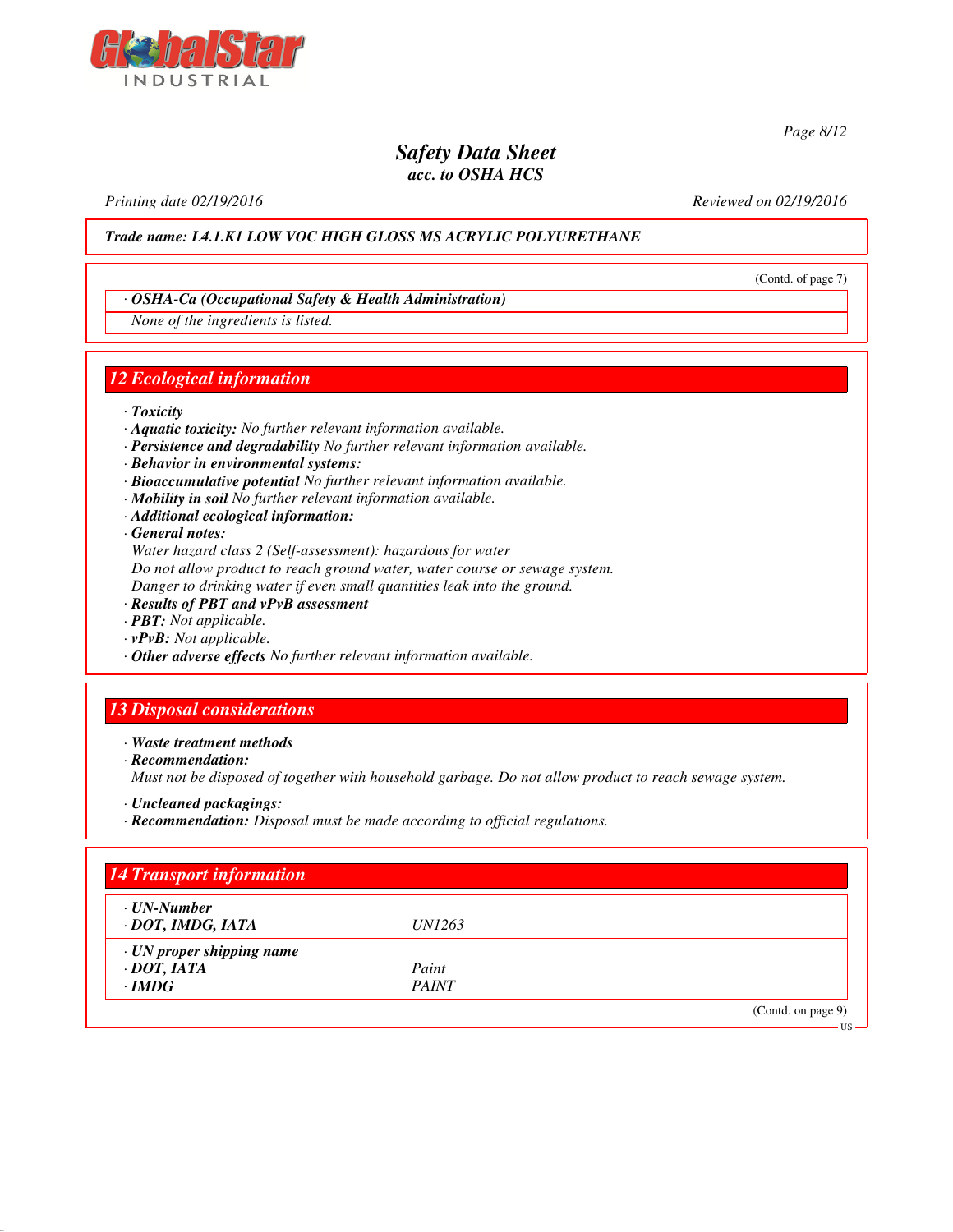

*Page 9/12*

## *Safety Data Sheet acc. to OSHA HCS*

*Printing date 02/19/2016 Reviewed on 02/19/2016*

*Trade name: L4.1.K1 LOW VOC HIGH GLOSS MS ACRYLIC POLYURETHANE*

|                                              |                                                  | (Contd. of page 8) |
|----------------------------------------------|--------------------------------------------------|--------------------|
| · Transport hazard class(es)                 |                                                  |                    |
| $\cdot$ DOT                                  |                                                  |                    |
|                                              |                                                  |                    |
|                                              |                                                  |                    |
|                                              |                                                  |                    |
|                                              |                                                  |                    |
| · Class                                      | 3 Flammable liquids                              |                    |
| $-Label$                                     | $\mathfrak{Z}$<br><u>.</u>                       |                    |
| · IMDG, IATA                                 |                                                  |                    |
|                                              |                                                  |                    |
|                                              |                                                  |                    |
|                                              |                                                  |                    |
| · Class                                      |                                                  |                    |
| $-Label$                                     | 3 Flammable liquids<br>3                         |                    |
|                                              |                                                  |                    |
| · Packing group<br>· DOT, IMDG, IATA         | I                                                |                    |
|                                              |                                                  |                    |
| · Environmental hazards:                     | Not applicable.                                  |                    |
| · Special precautions for user               | Warning: Flammable liquids                       |                    |
| · Danger code (Kemler):                      | 33                                               |                    |
| $\cdot$ EMS Number:                          | $F-E, S-E$                                       |                    |
| · Stowage Category                           | B                                                |                    |
| · Transport in bulk according to Annex II of |                                                  |                    |
| <b>MARPOL73/78 and the IBC Code</b>          | Not applicable.                                  |                    |
| · Transport/Additional information:          |                                                  |                    |
| $\cdot$ DOT                                  |                                                  |                    |
| · Quantity limitations                       | On passenger aircraft/rail: 5 L                  |                    |
|                                              | On cargo aircraft only: 60 L                     |                    |
| $\cdot$ IMDG                                 |                                                  |                    |
| $\cdot$ Limited quantities (LQ)              | 5L                                               |                    |
| $\cdot$ Excepted quantities (EQ)             | Code: E2                                         |                    |
|                                              | Maximum net quantity per inner packaging: 30 ml  |                    |
|                                              | Maximum net quantity per outer packaging: 500 ml |                    |
| · UN "Model Regulation":                     | <b>UN 1263 PAINT, 3, II</b>                      |                    |
|                                              |                                                  |                    |

(Contd. on page 10)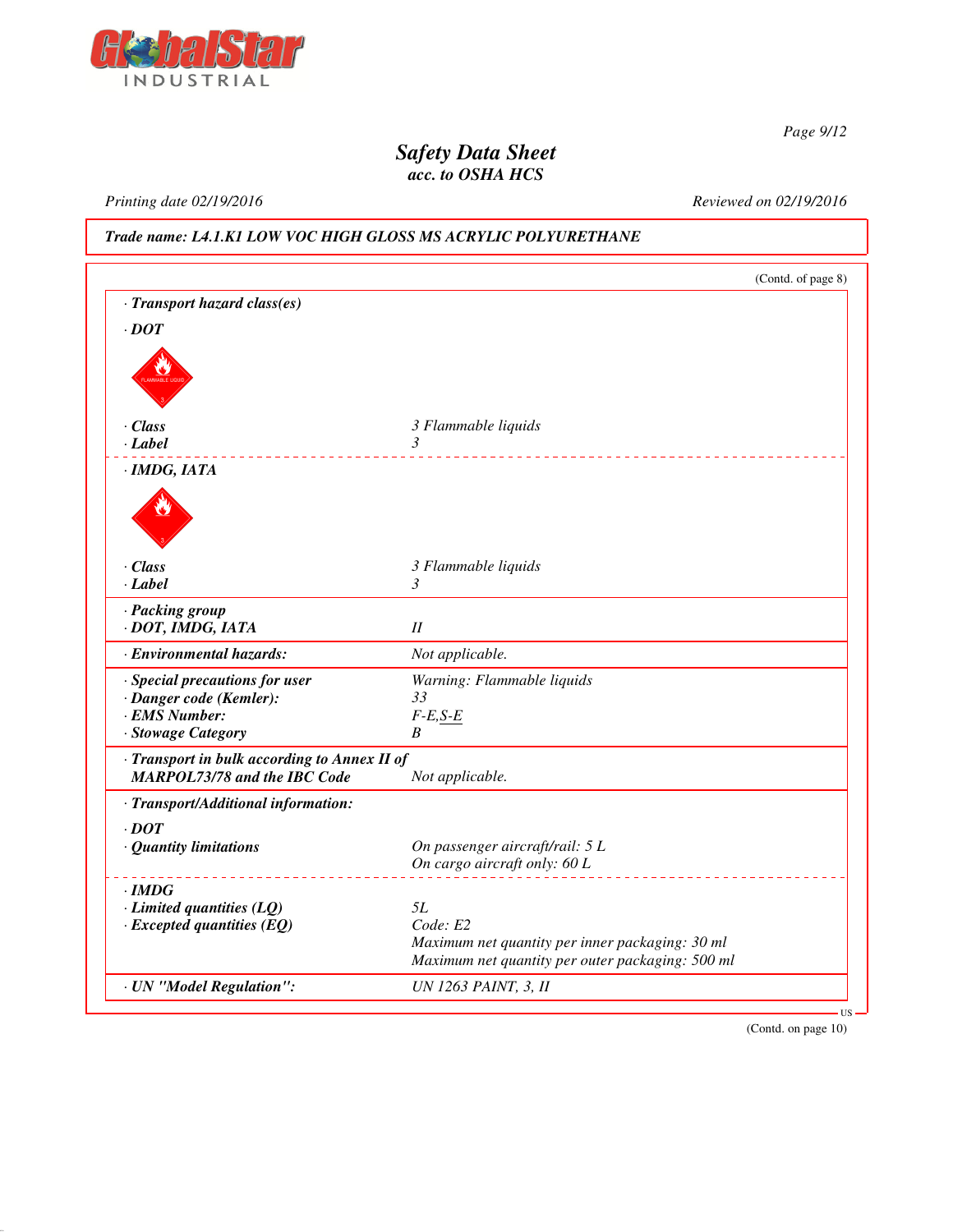

*Printing date 02/19/2016 Reviewed on 02/19/2016*

*Trade name: L4.1.K1 LOW VOC HIGH GLOSS MS ACRYLIC POLYURETHANE*

(Contd. of page 9)

| · Section 355 (extremely hazardous substances):               |    |
|---------------------------------------------------------------|----|
| None of the ingredients is listed.                            |    |
| · Section 313 (Specific toxic chemical listings):             |    |
| 1330-20-7 xylene                                              |    |
| 122-99-6 2-Phenoxyethanol                                     |    |
| $100-41-4$ ethylbenzene                                       |    |
| · TSCA (Toxic Substances Control Act):                        |    |
| All ingredients are listed.                                   |    |
| · Proposition 65                                              |    |
| Chemicals known to cause cancer:                              |    |
| 100-41-4 ethylbenzene                                         |    |
| · Chemicals known to cause reproductive toxicity for females: |    |
| None of the ingredients is listed.                            |    |
| · Chemicals known to cause reproductive toxicity for males:   |    |
| None of the ingredients is listed.                            |    |
| · Chemicals known to cause developmental toxicity:            |    |
| None of the ingredients is listed.                            |    |
| · Carcinogenic categories                                     |    |
| · EPA (Environmental Protection Agency)                       |    |
| $67-64-1$ acetone                                             |    |
| 1330-20-7 xylene                                              | I  |
| $100-41-4$ ethylbenzene                                       | D  |
| · TLV (Threshold Limit Value established by ACGIH)            |    |
| $67-64-1$ acetone                                             | A4 |
| $1330 - 20 - 7$ <i>xylene</i>                                 | A4 |
| 77-58-7 dibutyltin dilaurate                                  | A4 |
| $100-41-4$ ethylbenzene                                       | A3 |
|                                                               |    |

*Page 10/12*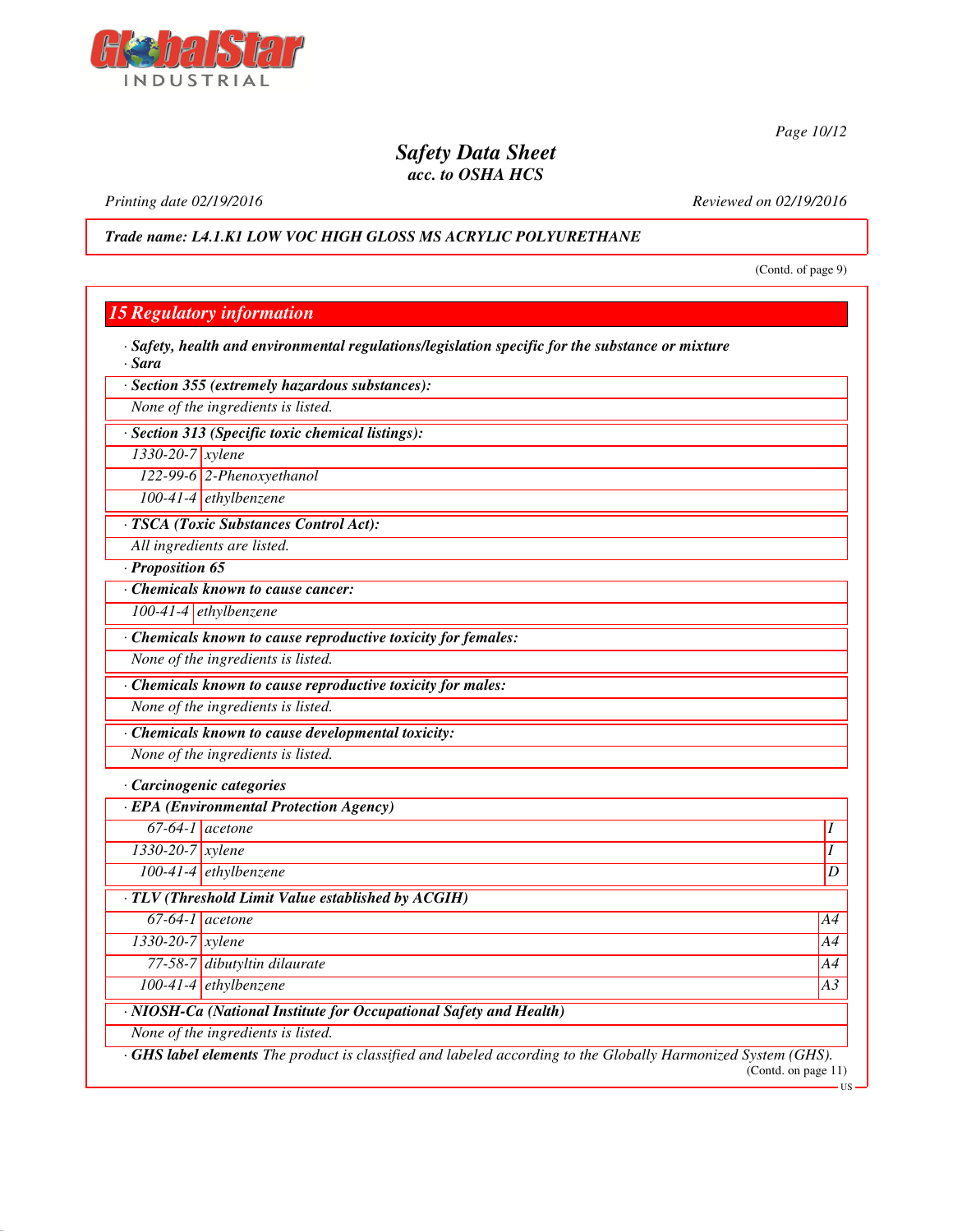

*Page 11/12*

US

### *Safety Data Sheet acc. to OSHA HCS*

*Printing date 02/19/2016 Reviewed on 02/19/2016*

### *Trade name: L4.1.K1 LOW VOC HIGH GLOSS MS ACRYLIC POLYURETHANE*

(Contd. of page 10) *· Hazard pictograms* < GHS02  $\langle \cdot \rangle$ GHS07 *· Signal word Danger · Hazard-determining components of labeling: n-butyl acetate acetone bis(1,2,2,6,6-pentamethyl-4-piperidyl)sebacate · Hazard statements Highly flammable liquid and vapor. Causes skin irritation. Causes serious eye irritation. May cause an allergic skin reaction. May cause drowsiness or dizziness. · Precautionary statements Keep away from heat/sparks/open flames/hot surfaces. No smoking. Use explosion-proof electrical/ventilating/lighting/equipment. Avoid breathing dust/fume/gas/mist/vapors/spray Wear protective gloves / eye protection / face protection. Ground/bond container and receiving equipment. Use only non-sparking tools. Take precautionary measures against static discharge. Wash thoroughly after handling. Use only outdoors or in a well-ventilated area. Contaminated work clothing must not be allowed out of the workplace. If on skin (or hair): Take off immediately all contaminated clothing. Rinse skin with water/shower. If in eyes: Rinse cautiously with water for several minutes. Remove contact lenses, if present and easy to do. Continue rinsing. Specific treatment (see on this label). IF INHALED: Remove person to fresh air and keep comfortable for breathing. Call a POISON CENTER/doctor if you feel unwell. Wash contaminated clothing before reuse. If skin irritation or rash occurs: Get medical advice/attention. If eye irritation persists: Get medical advice/attention. In case of fire: Use for extinction: CO2, powder or water spray. Take off contaminated clothing and wash it before reuse. Store locked up. Store in a well-ventilated place. Keep container tightly closed. Store in a well-ventilated place. Keep cool. Dispose of contents/container in accordance with local/regional/national/international regulations.* (Contd. on page 12)